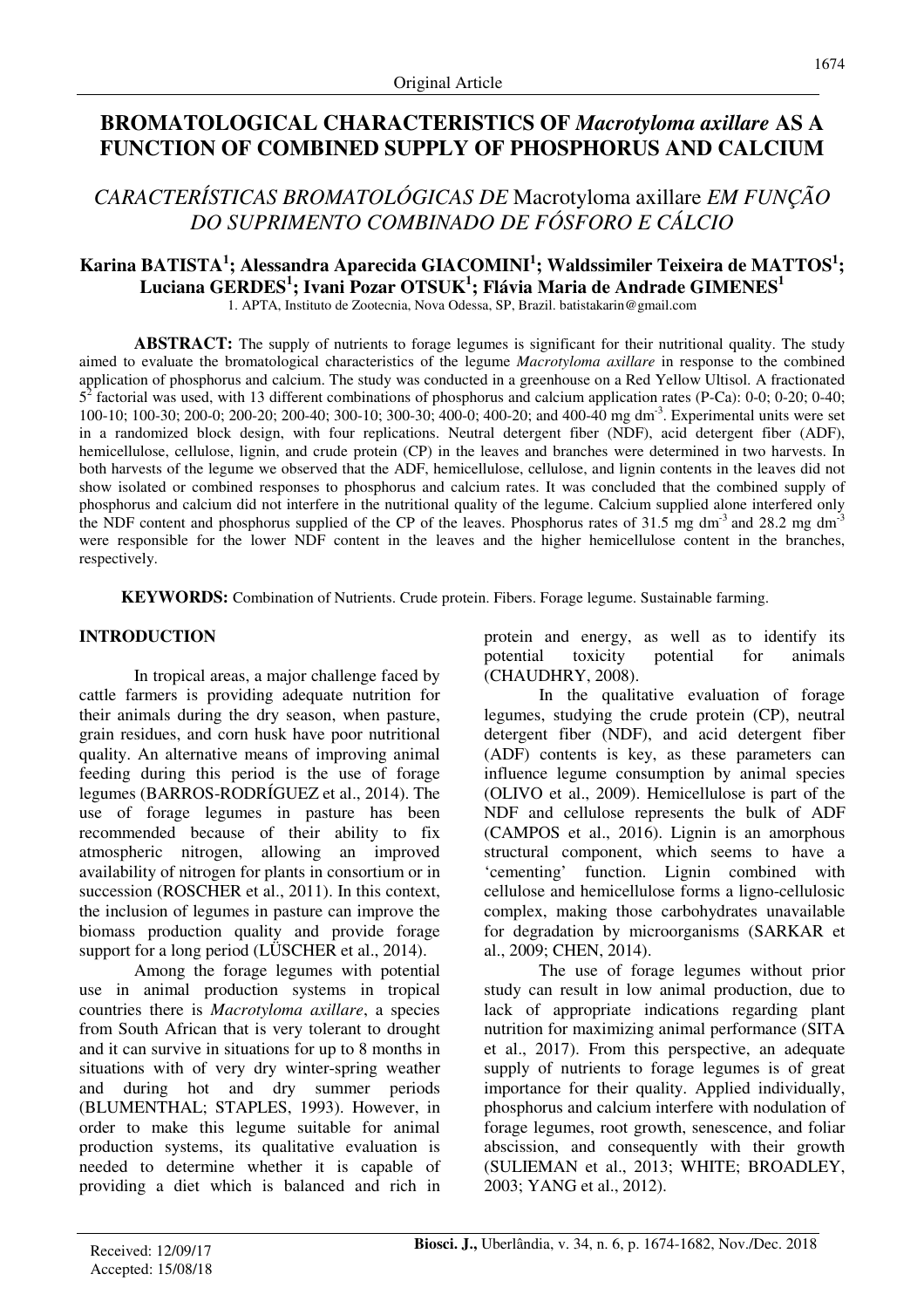Bromatological characteristics… and the set of the set of the BATISTA, K. et al.

In legumes, the total composition of free amino acids in the phloem is affected by phosphorus deficiency. Additionally, phosphorus deficiency has a strong influence on the nodule carbon metabolites content (SULIEMAN et al., 2013). Calcium is required for various structural roles in the cell wall and membranes is a counter cation for inorganic and organic anions in the vacuole, and the cytosolic  $Ca^{2+}$ concentration ( $[Ca^{2+}$ ]cyt) is an obligate intracellular messenger coordinating responses to numerous developmental cues and environmental challenges (WHITE; BROADLEY, 2003; YANG et al., 2012). However, there is a lack of studies on the interference between these nutrients when used in combination in terms of providing forage legumes of adequate nutritional quality.

Given the above, this study evaluated the bromatological characteristics of the *Macrotyloma axillare* legume in response to the combined application of phosphorus and calcium.

### **MATERIAL AND METHODS**

The experiment was carried out in a greenhouse, located in Nova Odessa, São Paulo, Brazil, during the period from August to December 2015, in a Red Yellow Ultisol (SANTOS et al., 2006) and with the forage species *Macrotyloma axillare*, access NO279 (*Macrotyloma* legume). The study was conducted under controlled conditions in order to avoid interference of climatic conditions and to guarantee the adequate water supply and temperature for plant growth. The average temperature in the greenhouse varied from 32.54 at  $37.73 \text{ °C}$ .

Soil samples (0–20 cm layer) were sent for analysis before starting the experiment. Granulometric analysis (GEE; BAUDER, 1996) showed the following average results: total sand = 560 g kg<sup>-1</sup>, silt = 162 g kg<sup>-1</sup>, and clay = 278 g kg<sup>-1</sup>. According to these results, the soil was classified as having a medium texture. Chemical analysis of the soil after drying and sieving gave the following average results: pH in  $CaCl<sub>2</sub> = 4.4$ ; organic matter content = 25.0 g dm<sup>-3</sup>; P (resin) = 24.0 mg dm<sup>-3</sup>; K  $(resin) = 2.8$  mmol<sub>c</sub> dm<sup>-3</sup>; Ca (resin) = 17.0 mmol<sub>c</sub> dm<sup>-3</sup>, Mg (resin) = 8.0 mmol<sub>c</sub> dm<sup>-3</sup>; Al = 3.0 mmol<sub>c</sub>  $dm^{-3}$ ; H + Al = 38.0 mmol<sub>c</sub> dm<sup>-3</sup>; SO<sub>4</sub> = 3.0 mg dm<sup>-3</sup>;  $SB = 28.0 \text{ mmol}_c \text{ dm}^{-3}$ ;  $CEC = 66.0 \text{ mmol}_c \text{ dm}^{-3}$ ; V  $= 42.0\%$ ; B = 0.27 mg dm<sup>-3</sup>; Cu = 1.4 mg dm<sup>-3</sup>; Fe = 68.0 mg dm<sup>-3</sup>; Mn = 7.7 mg dm<sup>-3</sup>; and  $\overline{Z}$ n = 1.4 mg dm<sup>-3</sup>. Based on this analysis the need for liming was determined, using 50% for the  $V_2$  formula of liming calculation of according Werner et al. (1997). Liming involved using  $245.52$  mg vaso<sup>-1</sup> of CaO and 142,56 mg vaso<sup>-1</sup> of MgO and after liming, the soil was moistened and incubated for 30 days.

Five application rates for phosphorus (0, 15, 30, 45, and 60 mg dm<sup>-3</sup> of P<sub>2</sub>O<sub>5</sub>) were used and five application rates for calcium  $(0, 20, 40, 60,$  and  $80$ mg dm<sup>-3</sup> of  $Ca^{2+}$ ) combined in a surface response study based on a central experimental design modified through fractionated factorial  $5^2$ , based on Littell; Mott (1975) (Figure 1). Thus, 13 combinations of different application rates of phosphorus ( $P_2O_5$ ) and calcium ( $Ca^{2+}$ ) were used (in mg dm<sup>-3</sup>): 0-0; 0-40; 0-80; 15-20; 15-60; 30-0; 30-40; 30-80; 45-20; 45-60; 60-0; 60-40; and 60-80. The experimental design was arranged in randomized blocks, with four replications.



**Figure 1.** Central experimental design modified through fractionated factorial  $5^2$  (LITTELL; MOTT, 1975).

After the soil incubation period, thirty seeds of the *Macrotyloma* legume were sown per pot. Soon after sowing the micronutrient molybdenum and combined rates of phosphorus and calcium that corresponded to the treatments were applied. In treatments without calcium and phosphorus only distilled water was provided. Phosphorus was supplied as sodium phosphate  $(NaH<sub>2</sub>PO<sub>4</sub>)$  and calcium as calcium chloride  $(CaCl<sub>2</sub>)$ . The other nutrients, potassium (KCl), sulphur  $(H_2S_3O_4)$ , zinc  $(ZnCl<sub>2</sub>)$ , copper  $(CuCl<sub>2</sub>.H<sub>2</sub>O)$ , and boron  $(H<sub>3</sub>BO<sub>3</sub>)$ were supplied on alternate days.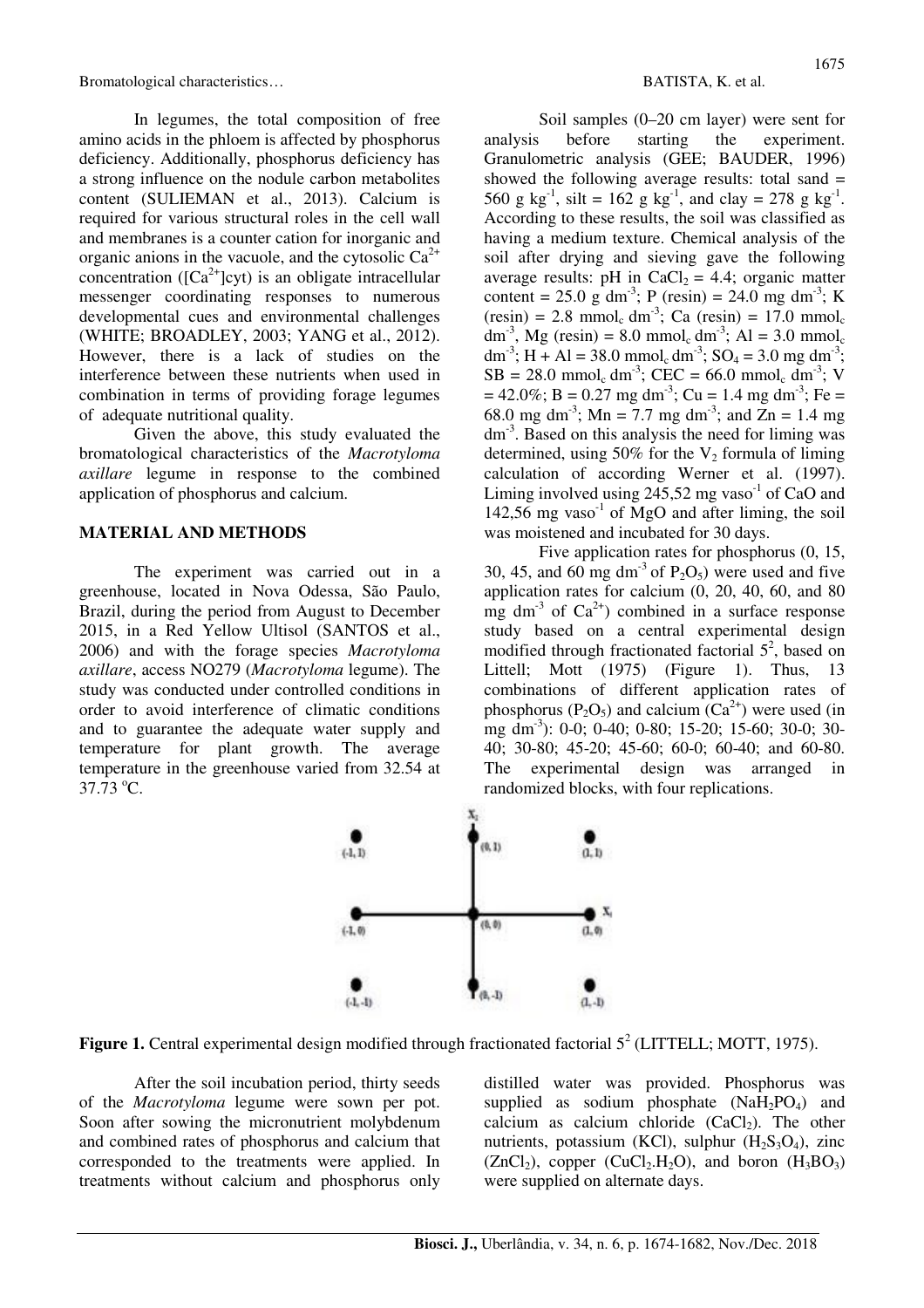Bromatological characteristics… and the set of the set of the BATISTA, K. et al.

Fourteen days after sowing the *Macrotyloma* legume, the plants were thinned until seven plants remained per pot. Two harvests of the plants were performed, the first 53 days after sowing the legume and the second 34 days after the first harvest. The plants were harvested at a height of 5 cm from soil surface. Soon after the first harvest, the treatments were reapplied, as well as the other nutrients previously reported.

All the material harvested was oven-dried using forced air circulation at 65°C until constant weight was achieved. Dried leaves and branches were ground separately in a Wiley mill for evaluation of the bromatological characteristics: neutral detergent fiber assayed without a heat-stable amylase and expressed inclusive of residual ash (NDF; VAN SOEST et al.,1991), acid detergent fiber expressed inclusive of residual ash (ADF; VAN SOEST et al.,1991; CAMPOS et al., 2016); lignin (ROBERTSON; VAN SOEST, 1981); hemicellulose (hemicellulose= NDF – ADF; CAMPOS et al., 2016), cellulose (cellulose= ADF – lignin; Campos et al., 2016) and crude protein (CP: N (g kg<sup>-1</sup>)  $\times$  6.25; JONES, 1931).

After chemical evaluations, all data were subjected to statistical analysis, with response surface analysis using the Statistical Analysis System (SAS, 2000), and  $P \leq 0.05$  indicating statistical significance. First analysis of variance was performed with the combinations of P and Ca at different application rates, which were significant in the F-test for the  $P \times Ca$  interactions; polynomial regression (response surface) was performed using the RSREG procedure. When this interaction was not significant, a first and second degree regression study was performed using the GLM procedure for the effect of phosphorus and calcium rates alone.

### **RESULTS**

Evaluating the bromatological characteristics in the first and second harvests of the *Macrotyloma* legume, it was observed that ADF, hemicellulose, cellulose, and lignin contents of the leaves did not show isolated or combined responses to phosphorus and calcium rates. In the first harvest, the average ADF, hemicellulose, cellulose, and lignin content of the leaves of the *Macrotyloma* legume were 172 g  $kg^{-1}$  of DM, 167 g  $kg^{-1}$  of DM, 112 g  $kg^{-1}$  of DM, and 46 g  $kg^{-1}$  of DM, respectively. In the second harvest, the average ADF, hemicellulose, cellulose, and lignin content of in the leaves were 173 g  $kg^{-1}$  of DM, 125 g  $kg^{-1}$  of DM, 114 g  $kg^{-1}$  of DM, and 55 g  $kg^{-1}$  of DM, respectively.

The ADF, NDF, and lignin content in the case of branches of the *Macrotyloma* legume did not show isolated or combined responses to phosphorus and calcium rates in the first and second harvests. In the first harvest, the average ADF, NDF, and lignin content of the branches were  $477 \text{ g kg}^{-1}$  of DM,  $623$  $g \text{ kg}^{-1}$  of DM, and 88 g kg<sup>-1</sup> of DM, respectively. In the second harvest, the average ADF, NDF, and lignin content of the branches were  $538$  g kg<sup>-1</sup> of DM, 689 g  $kg^{-1}$  of DM, and 97 g  $kg^{-1}$  of DM, respectively. The lack of response of the bromatological characteristics to phosphorus and calcium rates in the second harvest may be related to the harvest interval in this study.

The NDF content of the leaves showed an isolated response to phosphorus and calcium rates only in the first harvest of the *Macrotyloma* legume. With regard the phosphorus rates, the results of NDF in the leaves were adjusted to the quadratic regression model, and the phosphorus rate at 31.47 mg dm-3 was responsible for the lowest NDF content (319 g  $kg^{-1}$  of DM) (Figure 2A). In the case of calcium the NDF content of the leaves was adjusted to the linear regression model, with higher NDF content as the calcium application rate increased (Figure 2B). The NDF content of the leaves as a function of increased calcium application rates ranged from 317 to 337 g  $kg^{-1}$  of DM.

The hemicellulose content of the branches in both harvests and the cellulose content of the branches only in the second harvest responded to different the phosphorus application rates. In the first harvest, the hemicellulose content of the branches was adjusted to the linear regression model with decrease in this content of 5.96% (151 to 142 g  $kg<sup>-1</sup>$  of DM) as the phosphorus rates increase (Figure 3A).

In the second harvest, the hemicellulose content is adjusted to the quadratic regression model and the phosphorus rate at  $26.9$  mg dm<sup>-3</sup> revealed a higher value  $(156 \text{ g kg}^{-1} \text{ of DM})$  (Figure 3B). The hemicellulose corresponds to the cell wall fraction that is most easily digested by the animals.

With regard to the cellulose content of the branches in the second harvest, it was observed that, as the phosphorus application rates increased, there was an increase in these values, ranging from 425 to 444 g  $kg^{-1}$  of DM depending on the increase in the phosphorus rates (Figure 3C).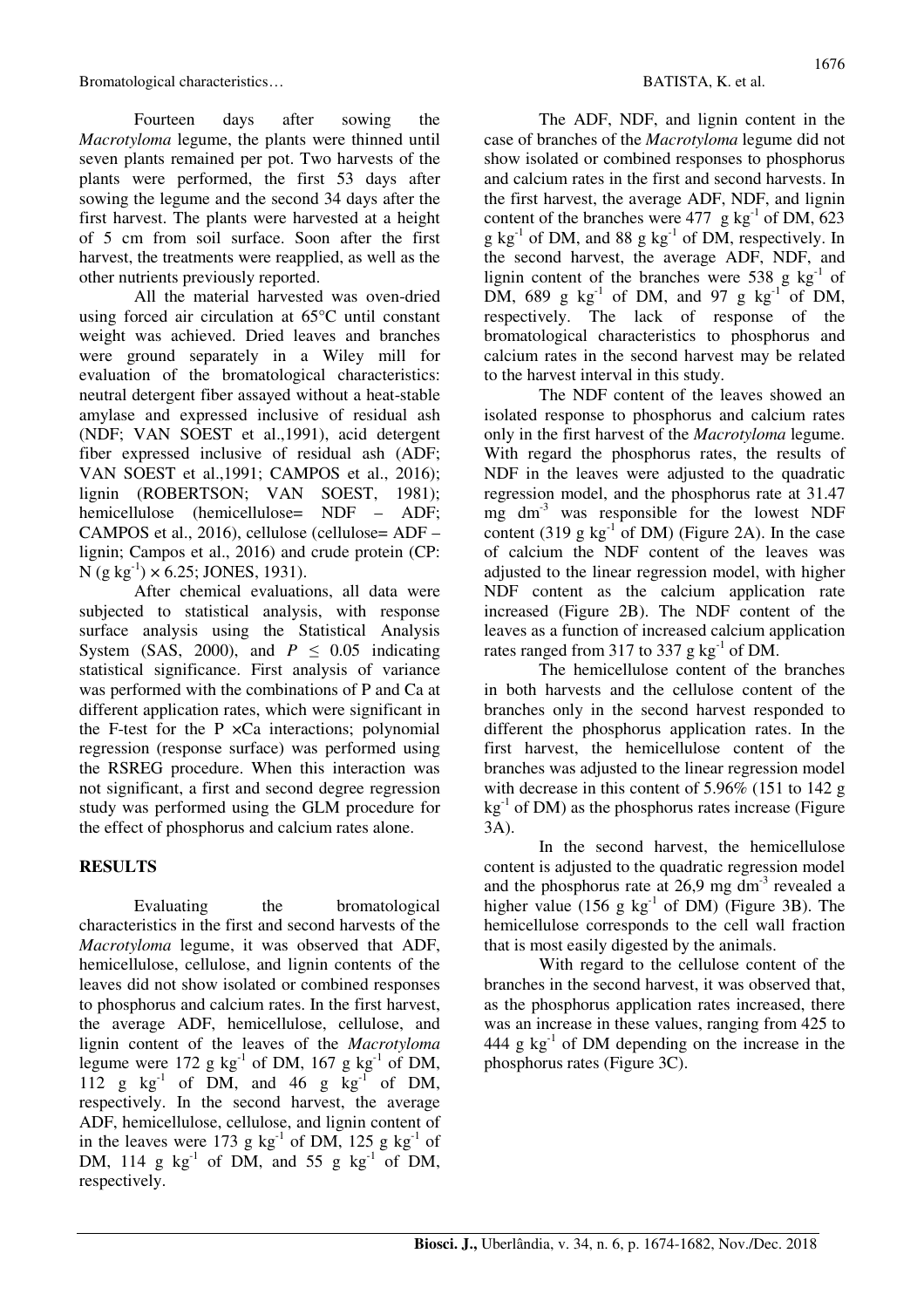

**Figure 2.** Neutral detergent fiber (NDF) in the leaves as a function of the phosphorus application rates (A) and calcium application rates (B) and the *Macrotyloma* legume in the first harvest.



**Figure 3.** Hemicellulose content of the branches in the first cut (A) and hemicellulose content (B) and cellulose content (C) in the second harvest, with different phosphorus application rates.

Regarding the CP content of the leaves and branches, responses to phosphorus rates were observed only in the first harvest. In the leaves, the CP content in the first harvest was adjusted to the linear regression model, with a reduction in these values as the phosphorus rates increased (Figure 4A). The CP content ranged from 172 to 132 g  $kg^{-1}$ of DM as a result of increased phosphorus application rates. Although there were negative changes in CP content depending on the phosphorus

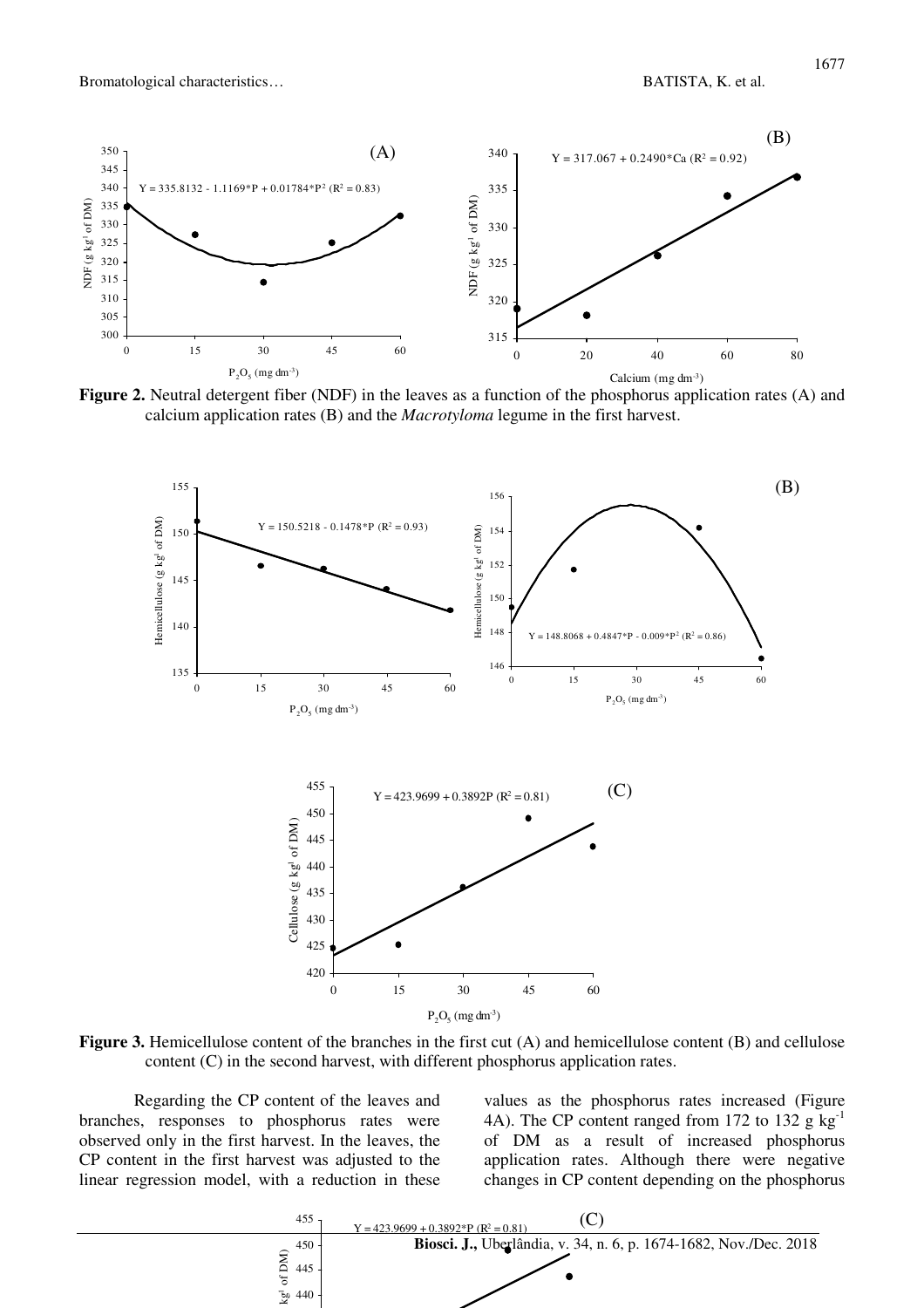supply, the values observed could meet the daily CP requirements of animals. In the branches, the CP content in the first harvest was adjusted to the quadratic regression model, and the phosphorus rate at 39.6 mg dm<sup>-3</sup> showed a lower CP content (88 g)  $kg<sup>-1</sup>$  of DM) (Figure 4B). Based on these results, it was found that the CP content of the leaves was higher compared to the branches. The consumption of branches by ruminants is generally lower than that of leaves, due to their lower nutritional value.



Figure 4. Crude protein content of the leaves (A) and of the branches (B) in the first harvest with different phosphorus application rates

#### **DISCUSSION**

The NDF content of the leaves of the *Macrotyloma* legume depended on phosphorus application rates and indicated the requirement for sufficient amounts of phosphorus in the soil (TÜRK et al., 2009), since feed consumption is negatively correlated with NDF, i.e. the slower the degradation, the longer the forage remains in the rumen and consequently, limits the intake of forage (DU et al., 2016). Calcium negatively interfered with the NDF content of legume leaves, since high NDF content can affect feed intake by ruminants because it limits feed intake as a result its slow fractional degradation

rate and its low passage rate through the ruminal environment, something which can compromise the productive performance of animals (MONÇÃO et al., 2016). The NDF content is related to consumption modulation, energety density of food, mastication, passage rate, and digestibility of food (VAN SOEST, 1991; EDOUARD et al., 2008). Besides, FDN and ADF fractions are the least digestible fraction of plants and, in the case of plant leaves, the optimal situation would be having low levels of these fractions (TEIXEIRA et al., 2010).

The NDF content of the leaves of the *Macrotyloma* legume that were reported in this study, both in relation to the isolated phosphorus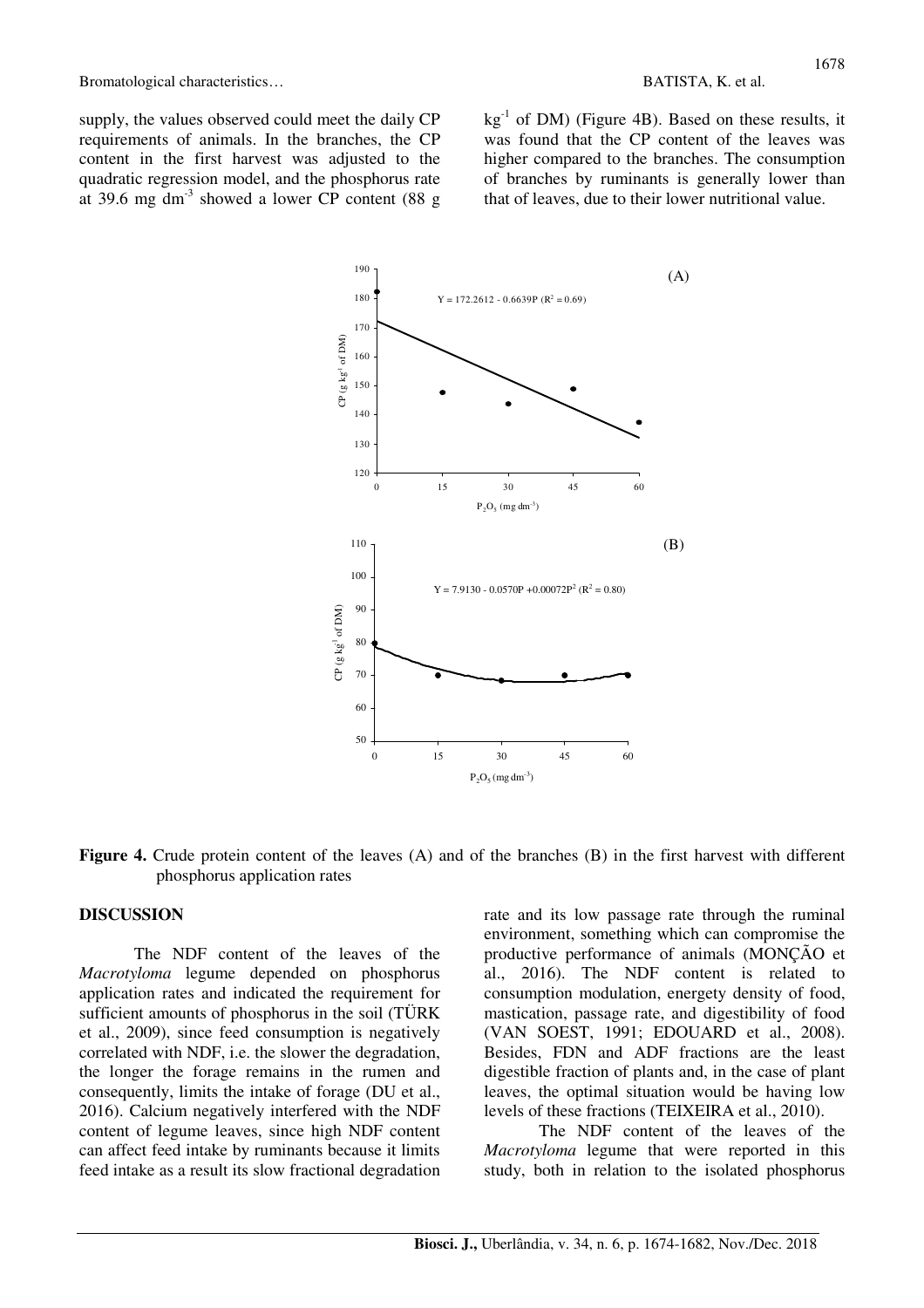supply and in relation to the isolated calcium supply, are below the levels observed by Teixeira et al. (2010) for the legumes *Calopogonium muconoides*, *Desmodium hetero-carpon*, *Arachis pintoi*, *Pueraria phaseoloides*, *Stylosanthes guianensis* cv. Bandeirante, cv. Cook and cv. Mineirão, and *Stylosanthes macrocephala* cv. Pioneiro.

Hemicellulose and cellulose levels in the *Macrotyloma* legume, depending on the phosphorus application rates, behaved in an opposite way to what is preferred for feeding ruminants, since higher hemicellulose content and lower cellulose content are interesting, considering that bacterial flora into rumen break these components into short chain fatty acids (SCFAs), mainly the acetic, propionic, and butyric acid, which represent the most important source of energy in animals that are fed a forage based diet (PARIZ et al., 2011).

The hemicellulose content observed in the branches of the *Macrotyloma* legume in this study in relation to the isolated supply of phosphorus is below the levels observed by Teixeira et al. (2010) for the legumes *Arachis pintoi*, *Calopogonium muconoides*, *Clitoria ternatea*, *Desmodium heterocarpon*, *Pueraria phaseoloides* and *Stylosanthes guianensis* cv. Bandeirante, cv. Cook and cv. Mineirão. In the second harvest, the average values of cellulose in the branches were three times higher than the average hemicellulose content, being even higher than those observed by Teixeira et al. (2010) for the legumes *Arachis pintoi*, *Calopogonium muconoides*, *Desmodium hetero-carpon*, *Pueraria phaseoloides*, *Stylosanthes guianensis* cv.

Bandeirante, cv. Cook and cv. Mineirão and *Stylosanthes macrocephala* cv. Pioneiro.

The CP content of the leaves and branches of the *Macrotyloma* legume depending on the phosphorus rates of application, would not limit animal production. PB content below 70 g  $kg^{-1}$  of DM limits animal production, as it promotes decreased voluntary consumption, lower digestibility coefficients, and negative nitrogen balance (KOSCHECK et al., 2013). The high CP content in foraging species favours voluntary consumption by the animals (EVITAYANI et al., 2004).

### **CONCLUSIONS**

The combined supply of phosphorus and calcium did not influence the nutritional quality of the *Macrotyloma* legume.

Calcium supply alone influenced only the NDF content of the leaves and in the case of phosphorus the CP content of the leaves.

Phosphorus application rates of 31.5 mg dm<sup>-3</sup> and 28.2 mg dm<sup>-3</sup> were responsible for lower NDF content of the leaves and higher hemicellulose content of the branches, respectively.

### **ACKNOWLEDGEMENTS**

This work was financially supported by the São Paulo Research Foundation (FAPESP - grant number: 2014/22866-2 "Responses of the *Macrotyloma* legume to rate combinations of phosphorus and calcium").

**RESUMO:** O fornecimento de nutrientes para as leguminosas forrageiras é importante para sua qualidade nutricional. O estudo objetivou avaliar as características bromatológicas da *Macrotyloma axillare* em resposta a aplicação combinada de doses de fósforo e cálcio. O estudo foi desenvolvido em uma casa de vegetação sob um Argissolo Vermelho-Amarelo. Utilizou-se um esquema fatorial 5<sup>2</sup> fracionado, com 13 combinações diferentes das doses de fósforo e cálcio (P-Ca): 0-0, 0-40, 0-80, 15-20, 15-60, 30-0, 30-40, 30-80, 45-20, 45-60, 60-0, 60-40, e 60-80 mg dm<sup>-3</sup>. As unidades experimentais foram distribuídas em delineamento de blocos ao acaso, com quatro repetições. Determinou-se fibra em detergente neutro (FDN), fibra em detergente ácido (FDA), hemicelulose, celulose, lignina e proteína bruta (PB) das folhas e ramos em dois cortes. Nos dois cortes da leguminosa observou-se que os teores de FDA, hemicelulose, celulose e lignina das folhas não apresentaram respostas isoladas ou combinadas às doses de fósforo e cálcio. Concluiu-se que o fornecimento combinado de fósforo e cálcio não influenciou na qualidade nutricional da leguminosa. O fornecimento isolado de cálcio interferiu somente no teor de FDN e fornecimento de fósforo na PB das folhas. As doses de fósforo de 31,5 mg dm-3 e 28,2 mg dm-3 foram responsáveis pelo menor teor de FDN nas folhas e pelo maior teor de hemicelulose nos ramos, respectivamente.

**PALAVRAS-CHAVE:** Agropecuária sustentável. Combinação de nutrientes. Fibras. Leguminosa forrageira. Proteína bruta.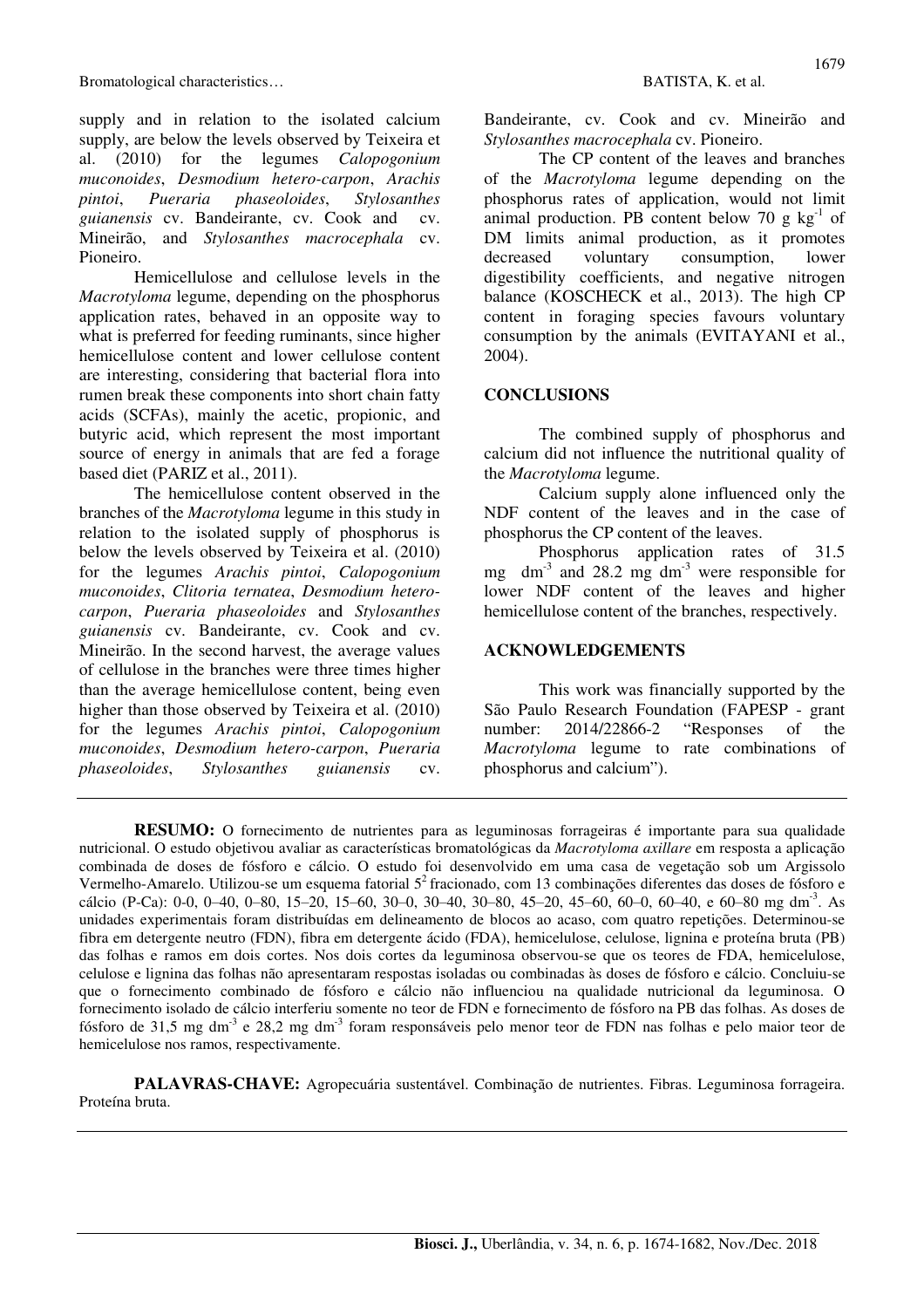# **REFERENCES**

BARROS-RODRÍGUEZ, M.; SANDOVAL-CASTRO, C. A.; SOLORIO-SÁNCHEZ, J.; SARMIENTO-FRANCO, L. A.; ROJAS-HERRERA, R.; KLIEVE, A. V. Leucaena leucocephala in ruminant nutrition. **Tropical and Subtropical Agroecosystems**, Mérida, v. 17, n. 2, p. 173-183, 2014.

BLUMENTHAL, M. J.; STAPLES, L. B. Origin, evaluation and use of Macrotyloma as forage – a review. **Tropical Grassland - Forrajes Tropicales**, Cali, v. 27, n. 16, p. 16-29, 1993.

CAMPOS, F. P.; NICÁCIO, D. R. O.; SARMENTO, P.; CRUZ, M. C. P.; SANTOS, T. M.; FARIA, A. F. G.; FERREIRA, M. E.; CONCEIÇÃO, M. R. G.; LIMA, C. G. Chemical composition and in vitro ruminal digestibility of hand-plucked samples of Xaraes palisade grass fertilized with incremental levels of nitrogen. **Animal Feed Science and Technology**, Amsterdam, v. 215, p. 1-12, 2016. https://doi.org/10.1016/j.anifeedsci.2015.12.013

CHAUDHRY, A. S. Forage based animal production systems and sustainability, an invited keynote. **Revista Brasileira de Zootecnia**, Viçosa, v. 37, no.spe, p. 78-84, 2008.

CHEN, H. Chemical Composition and Structure of Natural Lignocellulose. In: CHEN, H. (Ed.). **Biotechnology of lignocellulose: theory and practice**. Dordrecht: Springer Netherlands, 2014. p. 25-71. https://doi.org/10.1007/978-94-007-6898-7\_2 https://doi.org/10.1007/978-94-007-6898-7

DU, S.; XU, M.; YAO, J. Relationship between fibre degradation kinetics and chemical composition of forages and by-products in ruminants. **Journal of Applied Animal Research,** United Kingdom, v. 44, n. 1, p. 189-193, 2016. https://doi.org/10.1080/09712119.2015.1031767

EDOUARD, N.; FLEURANCE, G.; MARTIN-ROSSET, W.; DUNCAN, P.; DULPHY, J.; GRANGE, S.; BAUMONT R.; DUBROEUCQ H.; PEREZ-BARBERIA F. J; GORDON, I. Voluntary intake and digestibility in horses: Effect of forage quality with emphasis on individual variability. **Animal**, v. 2, n. 10, p. 1526-1533, 2008. https://doi.org/10.1017/S1751731108002760

EVITAYANI, L.; WARLY, A.; FARIANI, T.; ICHINOHE, S. A.; ABDULRAZAK, A.; FUJIHARA, T. Comparative rumen degradability of some legume forages between wet and dry season in West Sumatra, Indonesia. **Asian-Australasian Journal of Animal Sciences**, Seoul, v. 17, n. 8, p. 1107-1111, 2004. https://doi.org/10.5713/ajas.2004.1107

GEE, G.W.; BAUDER, W. Particle-size analysis. In: BLACK C.A. (Ed.). **Methods of soil analysis.** Madison: American Society of Agronomy, p. 545-567, 1996.

JONES, D. B. **Factors for converting percentages of nitrogen in foods and feeds into percentagens of protein.** Washington: US Department of Agriculture, 1931. p. 01-22 (Circular, n° 183).

KOSCHECK, J. F. W.; ZERVOUDAKIS, J. T.; ZERVOUDAKIS, L. K. H.; CABRAL, L. S.; OLIVEIRA, A. A.; BENATTI, J. M. B.; CARVALHO, D. M. G.; SILVA, R. P. Total digestible nutrient levels in supplements for finishing steers in the rainy season: nutritional characteristics and microbial efficiency. **Revista Brasileira de Zootecnia**, Viçosa, v. 42, n. 11, p. 798-805, 2013.

LITTELL, R.C.; MOTT, G.O. Computer assisted design and analysis of response surface experiments in agronomy. **Soil and Crop Society of Florida Proceedings**, Florida, v. 34, n.1, p. 94-97, 1975.

LÜSCHER, A.; MUELLER-HARVEY, I.; SOUSSANA, J. F.; REES, R. M.; PEYRAUD, J. L. Potential of legume-based grassland–livestock systems in Europe: a review. **Grass and Forage Science,** New Jersey, v. 69, n. 2, p. 206–228, 2014. https://doi.org/10.1111/gfs.12124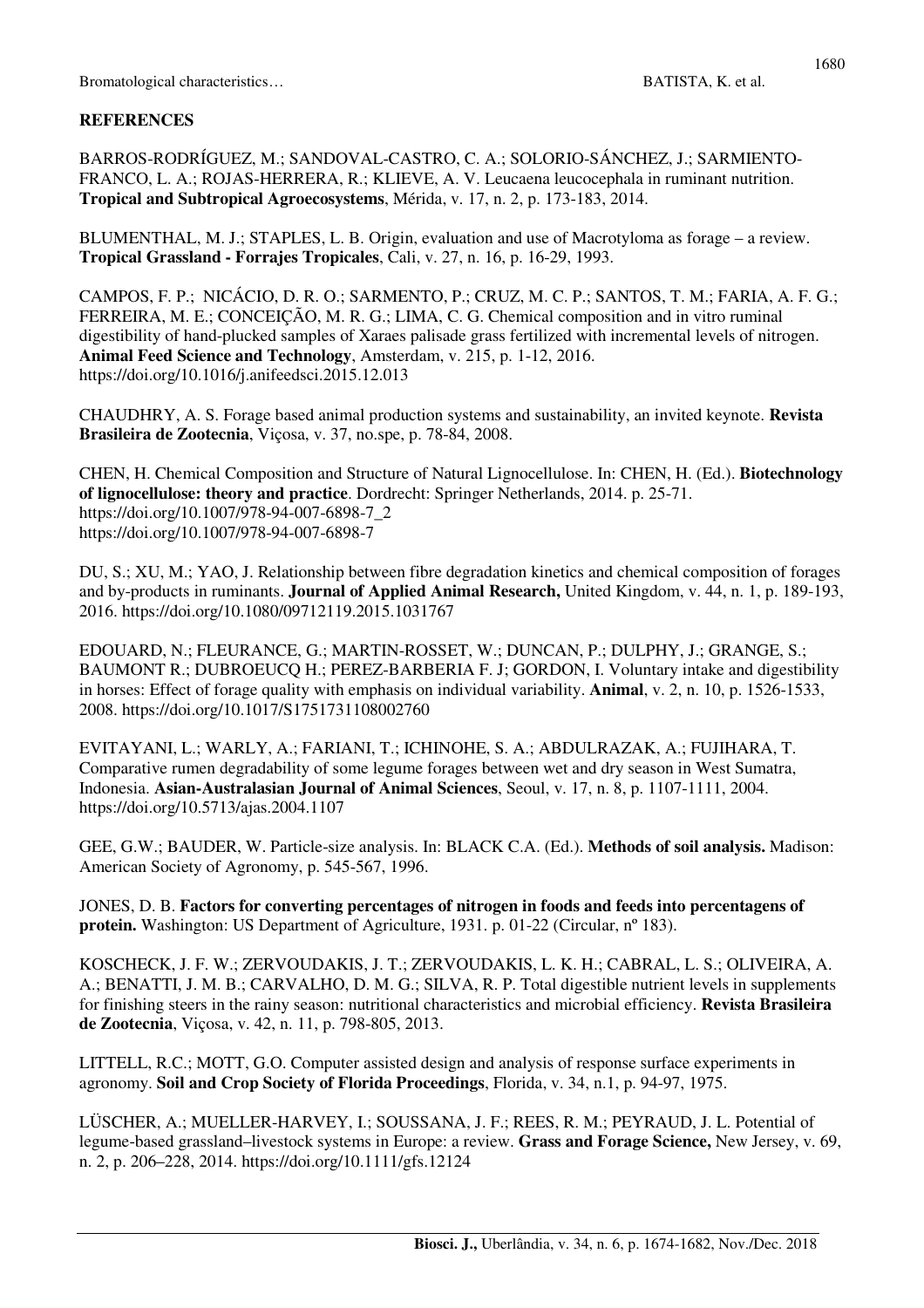MONÇÃO, F. P.; REIS, S. T.; RIGUEIRA, J. P. S.; SALES, E. C. J.; ALVES, D. D.; AGUIAR, A. C. R.; OLIVEIRA, E. R.; ROCHA JÚNIOR, V. R. Ruminal degradation of dry matter and neutral detergent fiber of banana peel treated with limestone. **Semina: Ciências Agrárias**, Londrina, v. 37, n. 1, p. 345-356, 2016. https://doi.org/10.5433/1679-0359.2016v37n1p345

OLIVO, C. J.; ZIECH, M. F.; MEINERZ, G. R.; AGNOLIN, C. A.; TYSKA, D.; BOTH, J. F. Valor nutritivo de pastagens consorciadas com diferentes espécies de leguminosas. **Pesquisa Agropecuária Brasileira**, Brasília, v. 38, n. 8, p. 1543-1552, 2009. https://doi.org/10.1590/S1516-35982009000800019

PARIZ, C. M.; AZENHA, M. V.; ANDREOTTI, M. A.; MELLO, F. C.; ULIAN, N. A.; BERGAMASCHINE, A. F. Produção e composição bromatológica de forrageiras em sistema de integração lavoura-pecuária em diferentes épocas de semeadura. **Pesquisa Agropecuária Brasileira**, Brasília, v. 46, n. 10, p. 1392-1400, 2011. https://doi.org/10.1590/S0100-204X2011001000037

ROBERTSON, J. B.; VAN SOEST, P. J. The detergent system of analysis and its application to humam foods. In: JAMES, W. P. T., THEANDER, O. (Eds.). **The analysis of dietary fiber in food.** New York: Marcel Dekker, p. 123-158, 1981.

ROSCHER, C.; THEIN, S.; WEIGELT, A.; TEMPERTON, V. M.; BUCHMANN, N.; SCHULZE, E. D. N<sub>2</sub> fixation and performance of 12 legume species in a 6-year grassland biodiversity experiment. **Plant and Soil**, Netherlands, v. 341, n. 1-2, p. 333–348, 2011. https://doi.org/10.1007/s11104-010-0647-0

SANTOS, H. G.; JACOMINE, P. K. T.; ANJOS, L. H. C.; OLIVEIRA, V. A.; OLIVEIRA, J. B.; COELHO, M. R.; LUMBRERAS, J. F.; CUNHA, T. J. F. **Sistema brasileiro de classificação de solos**. 2. ed. Rio de Janeiro: Embrapa Solos, 2006. 304 p.

SAS User's Guide: Statistics. Version 8. SAS Institute, 2000.

SARKAR, P.; BOSNEAGA, E.; AUER, M. Plant cell walls throughout evolution: towards a molecular understanding of their design principles. **Journal of Experimental Botany**, Lancaster, v. 60, n. 13, p. 3615- 3635, 2009. https://doi.org/10.1093/jxb/erp245

SITA, K., SEHGAL, A., HANUMANTHARAO, B., NAIR, R. M., VARA PRASAD, P. V., KUMAR, S., GAUR, P. M.; FAROOQ, M.; SIDDIQUE, K. H. M.; VARSHNEY, R. K.; NAYYAR, H. Food legumes and rising temperatures: effects, adaptive functional mechanisms specific to reproductive growth stage and strategies to improve heat tolerance. **Frontiers in Plant Science**, Lausanne, v. 8, n. 1658, p. 1-30, 2017. https://doi.org/10.3389/fpls.2017.01658

SULIEMAN, S.; VAN HA, C.; SCHULZE, J.; TRAN, L. S. P. Growth and nodulation of symbiotic *Medicago truncatula* at different levels of phosphorus availability, **Journal of Experimental Botany**, Oxford, v.64, n. 10, p. 2701–2712, 2013. https://doi.org/10.1093/jxb/ert122

TEIXEIRA, V. I.; DUBEUX JR., J. C. B.; SANTOS, M. V. F.; LIRA JR., M. DE A.; LIRA, M. DE A.; SILVA, H. M. S. Aspectos agronômicos e bromatológicos de leguminosas forrageiras no Nordeste Brasileiro. **Archivos de Zootecnia**, Cordoba, v. 59, n. 226, p. 245-254, 2010.

TÜRK, M.; ALBAYRAK, S.; YÜKSEL, O. Effects of fertilisation and harvesting stages on forage yield and quality of hairy vetch (*Vicia villosa* Roth.). **New Zealand Journal of Agricultural Research**, Wellington, v. 52, n. 3, p. 269-275, 2009. https://doi.org/10.1080/00288230909510511

VAN SOEST, P. J.; ROBERTSON, J. B.; LEWIS, B. A. Symposium: Carbohydrate methodology, metabolism, and nutritional implications in dairy cattle. **Journal of Dairy Science**, Champaign, v. 74, n. 1, p. 3583-3597, 1991. https://doi.org/10.3168/jds.S0022-0302(91)78551-2